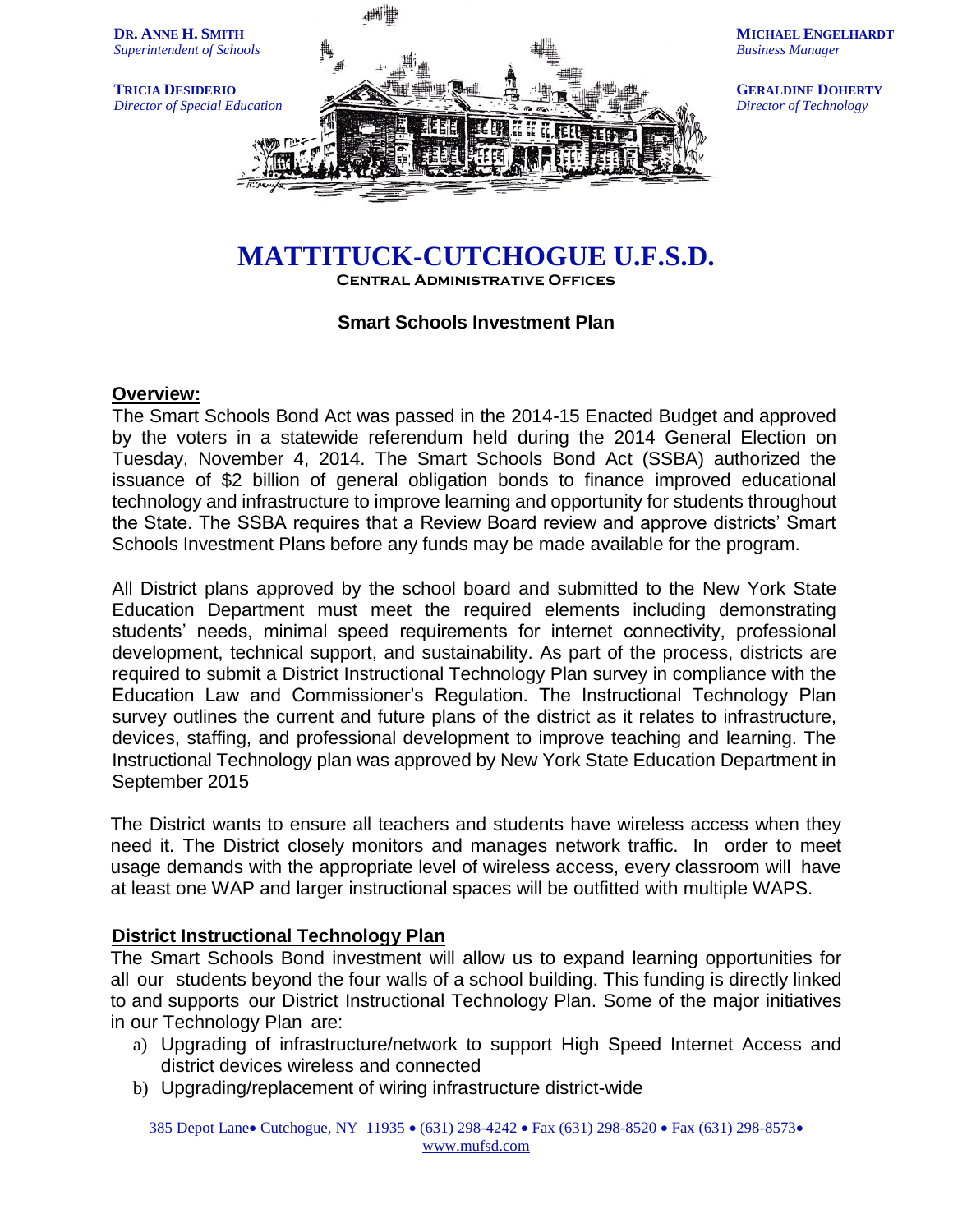- c) Upgrading/Addition of wireless access points to support mobile devices.
- d) Creation of Security/entrances
- e) UPS Battery Backup NOC (Network Operation Center)

Mattituck Cutchogue Union Free School District has been allocated \$273,511.00 At this time the district is seeking approval in the budget categories outlined below:

# **School Connectivity**

As stated in the Districts Technology Plan, our vision is to ensure that any use of technology is considered in the context of what is new and better for our students beyond simple efficiency. How does the use of technology support the mission of the district to engage our students and educators in collaboration, creativity and critical thinking? We ensure instruction in both digital citizenship and how to use technology for collaboration for learning among our students and our teachers. As our technology access and high speed and bandwidth improvement occurs, we plan to include more teachers for innovation and implementation. We have designed a plan for professional learning visits for teachers to lead other teachers as they see firsthand how colleagues across disciplines and grade levels are using technology for learning.

The Mattituck Cutchogue UFSD wants to ensure that it can support all its students, teachers and administrators with a robust, reliable and secure high-speed network infrastructure for wired and wireless access both within the District and out to the global internet. The District wants to use the Smart Schools Bond funds to continue the network build-out the District has been undertaking for the last five years and to enhance connectivity to the digital world of the internet.

The district just completed a FIBER WAN Project. As a result of this project, all three of our locations have been upgraded and are now connected with high-speed 10 GB switching fabric between district school buildings. Critical to expanding the network infrastructure will be adding the following key capabilities:

1) Upgrading of internal wiring plants in three district buildings. Wiring project will replace all cat 5 with cat 5e to support addition of security cameras, wireless access points; and additional drops for future VOIP phone system.

2) Providing both additional and upgraded wireless access points throughout the District to provide both ubiquitous wireless coverage in buildings and sufficient wireless bandwidth capacity per access point in classrooms to allow for large-scale use.

3) Replacing uninterruptible power supply (UPS) backup battery systems to protect sensitive network equipment from power surges and brown-outs, as well as to ensure network connectivity in the event of a power outage;